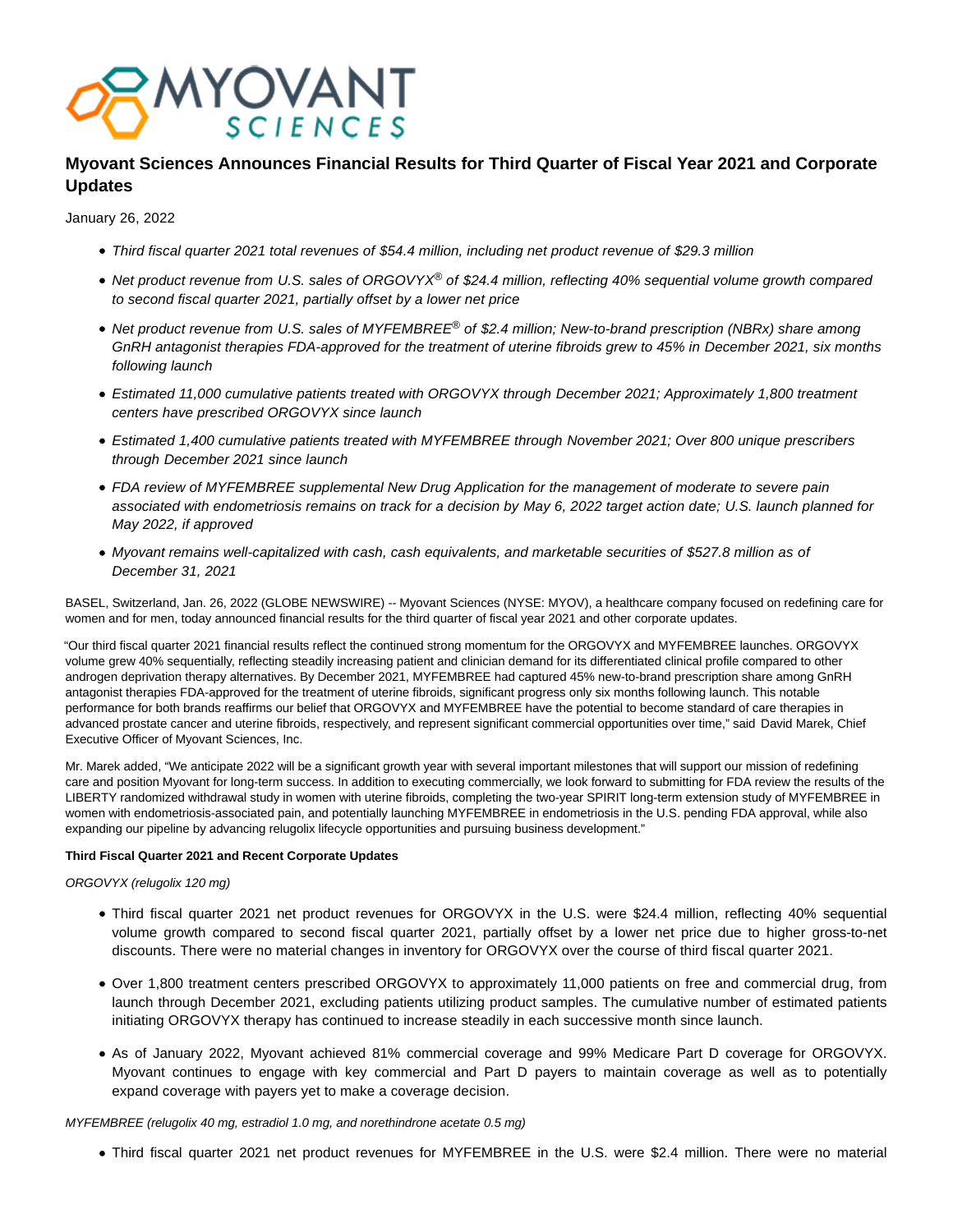changes in inventory for MYFEMBREE over the course of third fiscal quarter 2021.

- New-to-brand prescription share among gonadotropin-releasing hormone (GnRH) antagonists approved by the U.S. Food and Drug Administration (FDA) for the treatment of uterine fibroids was 45% in December 2021 compared to 20% in September 2021, reflecting steadily increasing demand for the differentiated clinical profile of MYFEMBREE while growing the class.
- Approximately 1,400 patients have been treated with MYFEMBREE from launch through November 2021, including patients on commercial drug and free drug programs, excluding patients utilizing product samples.
- From launch through December 2021, over 800 unique providers had prescribed MYFEMBREE, of which 58% had not previously prescribed a GnRH antagonist FDA-approved for the treatment of uterine fibroids.
- As of January 2022, Myovant achieved 83% commercial coverage for MYFEMBREE. Myovant continues to engage with key commercial payers to maintain coverage as well as to potentially expand coverage with payers yet to make a coverage decision.

#### RYEQO (relugolix 40 mg, estradiol 1.0 mg, and norethindrone acetate 0.5 mg)

- Since regulatory approvals for RYEQO by the European Commission (EC) in July 2021 and Medicines and Healthcare products Regulatory Agency in August 2021, Gedeon Richter (Richter), Myovant's commercialization partner in certain other international markets, has launched RYEQO in 12 countries.
- Third fiscal quarter 2021 net product revenues for RYEQO were \$2.4 million, composed of \$2.3 million related to product supply to Richter and \$0.1 million royalties on net sales of RYEQO in Richter's Territory.

### Ex-U.S. Rights to Relugolix in Oncology

Myovant is continuing to assess partnership opportunities with multiple interested parties for international commercialization and development rights (excluding Canada and certain Asian countries) to relugolix in oncology. Myovant's goal is to reach agreement with a partner by the anticipated EC approval of relugolix for prostate cancer, expected in mid-calendar year 2022.

#### Board of Director Appointment

Effective on November 5, 2021, Dr. Nancy Valente, M.D. was appointed by Myovant's Board as an independent director following Ms. Kathleen Sebelius' retirement from Myovant's Board. Dr. Valente also became a member of the Audit Committee and the Chair of the Nominating and Corporate Governance Committee of Myovant's Board.

#### **Expected Upcoming Milestones**

- FDA submission of the Phase 3 LIBERTY randomized withdrawal study results for MYFEMBREE in women with uterine fibroids is expected in the first quarter of calendar year 2022.
- Two-year data from the SPIRIT long-term extension study of MYFEMBREE in women with endometriosis-associated pain is expected in the first quarter of calendar year 2022.
- FDA decision for the MYFEMBREE sNDA seeking approval for the management of moderate to severe pain associated with endometriosis is expected by its May 6, 2022 target action date. FDA approval of MYFEMBREE for this indication would trigger a \$100.0 million regulatory milestone payment from Pfizer. If approved by May 6, 2022, Myovant and Pfizer expect to launch MYFEMBREE in the U.S. for this indication in May 2022. If approved, this indication would utilize the same dosage, formulation, administration, and branding as MYFEMBREE, which was previously approved by the FDA in May 2021 for the management of heavy menstrual bleeding associated with uterine fibroids.
- EC decision on the advanced prostate cancer Marketing Authorisation Application is expected in mid-calendar year 2022.
- European Medicines Agency regulatory submission for RYEQO for the treatment of women with endometriosis-associated pain is expected in calendar year 2022. Richter will be the sponsor.

# **Third Fiscal Quarter 2021 Financial Summary**

**Total revenues** for the three months ended December 31, 2021 were \$54.4 million compared to \$1.4 million for the three months ended December 31, 2020.

**Product revenue, net** from sales of ORGOVYX and MYFEMBREE in the U.S. for the three months ended December 31, 2021 were \$24.4 million and \$2.4 million, respectively. For the three months ended December 31, 2021 product revenue,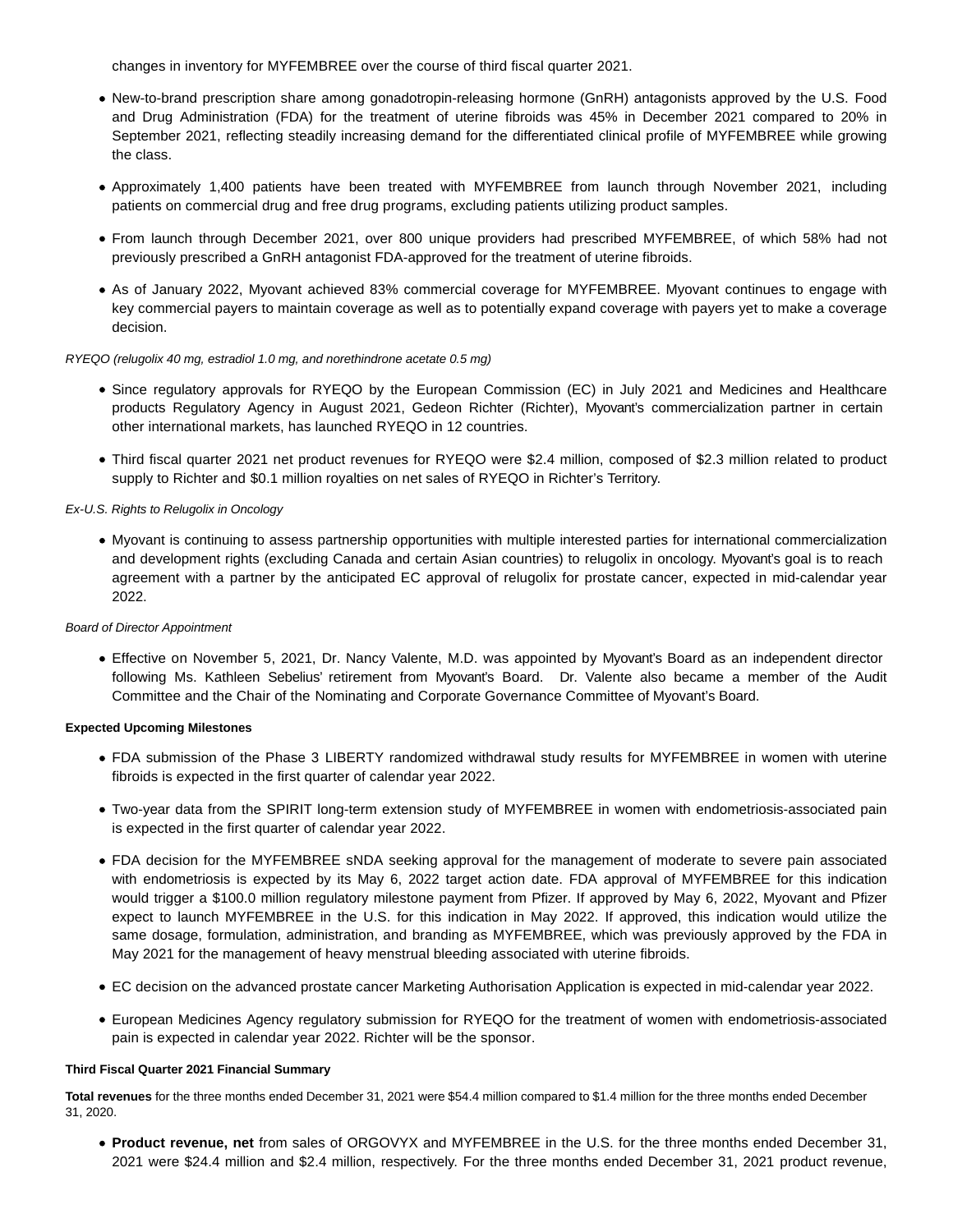net also includes revenues related to product supply to Richter of \$2.3 million, as well as royalties on net sales of RYEQO in Richter's Territory of \$0.1 million. There was no such revenue recorded in the comparable prior year period.

**Pfizer collaboration revenue** for the three months ended December 31, 2021 was \$25.2 million, reflecting the partial recognition of the upfront payment Myovant received from Pfizer upon entering into the Pfizer Collaboration and License Agreement in December 2020 and of the regulatory milestone payment from Pfizer that was triggered upon the FDA approval of MYFEMBREE for the management of heavy menstrual bleeding associated with uterine fibroids in May 2021. Pfizer collaboration revenue in the three months ended December 31, 2020 was \$1.4 million, reflecting the partial recognition of the upfront payment received from Pfizer.

**Cost of product revenue** for the three months ended December 31, 2021 was \$4.2 million related to the cost of goods sold and royalty expense payable to Takeda pursuant to the Takeda License Agreement. There were no such amounts recognized in the comparable prior year period.

**Collaboration expense to Pfizer** for the three months ended December 31, 2021, was \$12.1 million, reflecting Pfizer's 50% share of net profits from sales of ORGOVYX and MYFEMBREE in the U.S., pursuant to the Pfizer Collaboration and License Agreement. There were no such amounts recognized in the comparable prior year period.

**Research and development (R&D)** expenses for the three months ended December 31, 2021, were \$25.7 million compared to \$30.5 million for the comparable prior year period. The decrease in R&D expenses primarily reflects a reduction in clinical study costs as a result of the completion and wind down of Myovant's Phase 3 LIBERTY, HERO, and SPIRIT studies, as well as higher cost sharing with Pfizer for certain R&D expenses.

**Selling, general and administrative (SG&A)** expenses for the three months ended December 31, 2021, were \$72.1 million compared to \$49.2 million for the comparable prior year period. The increase was primarily due to higher expenses to support the ORGOVYX and MYFEMBREE U.S. launches, including higher personnel-related costs primarily due to the hiring of Myovant's commercial operations, marketing, and market access teams, as well as the oncology and women's health sales forces.

**Interest expense** was \$3.5 million for the three months ended December 31, 2021, compared to \$2.6 million for the comparable prior year period. The increase in interest expense was primarily driven by the higher balance under Myovant's loan agreement with Sumitomo Dainippon Pharma (Sumitomo Dainippon Pharma Loan Agreement) and \$0.6 million of accretion of the financing component of the cost share advance from Pfizer.

**Foreign exchange gain** for the three months ended December 31, 2020 was \$5.9 million, primarily the result of the impact of fluctuations in the foreign currency exchange rate between the Swiss franc and the U.S. dollar on Myovant's outstanding balance under the Sumitomo Dainippon Pharma Loan Agreement. As a result of a change in the functional currency of Myovant's wholly-owned subsidiary in Switzerland, Myovant Sciences GmbH, from the Swiss franc to the U.S. dollar in December 2020, Myovant is no longer exposed to significant foreign currency gains or losses.

**Net loss** for the three months ended December 31, 2021 was \$63.4 million compared to \$73.8 million for the comparable prior year period. On a per common share basis, net loss was \$0.68 and \$0.82 for the three months ended December 31, 2021 and 2020, respectively.

**Capital resources:** Cash, cash equivalents, marketable securities, and amounts available under the Sumitomo Dainippon Pharma Loan Agreement totaled \$569.1 million as of December 31, 2021, and consisted of \$527.8 million of cash, cash equivalents, and marketable securities and \$41.3 million of available borrowing capacity under the Sumitomo Dainippon Pharma Loan Agreement.

#### **Conference Call**

As previously announced, Myovant will hold a webcast and conference call at 8:30 a.m. Eastern Time (5:30 a.m. Pacific Time) today, January 26, 2022, to discuss financial results for its third fiscal quarter ended December 31, 2021 and corporate updates. Investors and the general public may access a live webcast of the call by visiting the investor relations page of Myovant's website at [investors.myovant.com.](https://www.globenewswire.com/Tracker?data=ajbTIp8JqEhaFbonDeleS1iUyh7nDlu27fMdVZH8cWxF5JrRTMK9DEoOlzUydlZXyjoxjFYx41J4M2uIRFV_CQLXoTBznu_cpyEf-jJpGiY=) Institutional investors and analysts may also participate in the conference call by dialing 1-800-532-3746 in the U.S. or +1-470-495-9166 from outside the U.S. The webcast will be archived on Myovant's investor relations website following the call.

#### **About Relugolix**

Relugolix is a once-daily, oral gonadotropin-releasing hormone (GnRH) receptor antagonist that reduces testicular testosterone, a hormone known to stimulate the growth of prostate cancer, and ovarian estradiol, a hormone known to stimulate the growth of uterine fibroids and endometriosis. ORGOVYX<sup>®</sup> (relugolix 120 mg) was approved in the U.S. by the FDA in December 2020 as the first and only oral GnRH receptor antagonist for the treatment of adult patients with advanced prostate cancer, and relugolix (120 mg) is also under regulatory review in Europe for men with advanced prostate cancer. MYFEMBREE® (relugolix 40 mg, estradiol 1.0 mg, and norethindrone acetate 0.5 mg) was approved in the U.S. by the FDA in May 2021 as the first and only once-daily oral treatment for the management of heavy menstrual bleeding associated with uterine fibroids in premenopausal women, with a treatment duration of up to 24 months, and by the European Commission and the Medicines and Healthcare products Regulatory Agency in July 2021 and August 2021, respectively, as RYEQO® for the treatment of moderate to severe symptoms of uterine fibroids in adult women of reproductive age, with no limitation for duration of use. In September 2021, the FDA accepted Myovant's supplemental New Drug Application for MYFEMBREE for the management of moderate to severe pain associated with endometriosis, setting a target action date of May 6, 2022. MYFEMBREE is also being assessed for contraceptive efficacy in women with endometriosis or uterine fibroids who are 18 to 50 years of age and at risk for pregnancy.

#### **About Myovant Sciences**

Myovant Sciences aspires to redefine care for women and for men through purpose-driven science, empowering medicines, and transformative advocacy. Founded in 2016, Myovant has executed five successful Phase 3 clinical trials across oncology and women's health leading to two regulatory approvals by the U.S. Food and Drug Administration for men with advanced prostate cancer and women with heavy menstrual bleeding associated with uterine fibroids, respectively, as well as regulatory approvals by the European Commission and the Medicines and Healthcare products Regulatory Agency for women with symptomatic uterine fibroids. Additionally, Myovant has two regulatory submissions under review, a Marketing Authorization Application in advanced prostate cancer and a supplemental New Drug Application in endometriosis-associated pain. Myovant is conducting a Phase 3 study to evaluate the prevention of pregnancy in women with uterine fibroids or endometriosis. Myovant is also developing MVT-602, an investigational oligopeptide kisspeptin-1 receptor agonist, which has completed a Phase 2a study for female infertility as part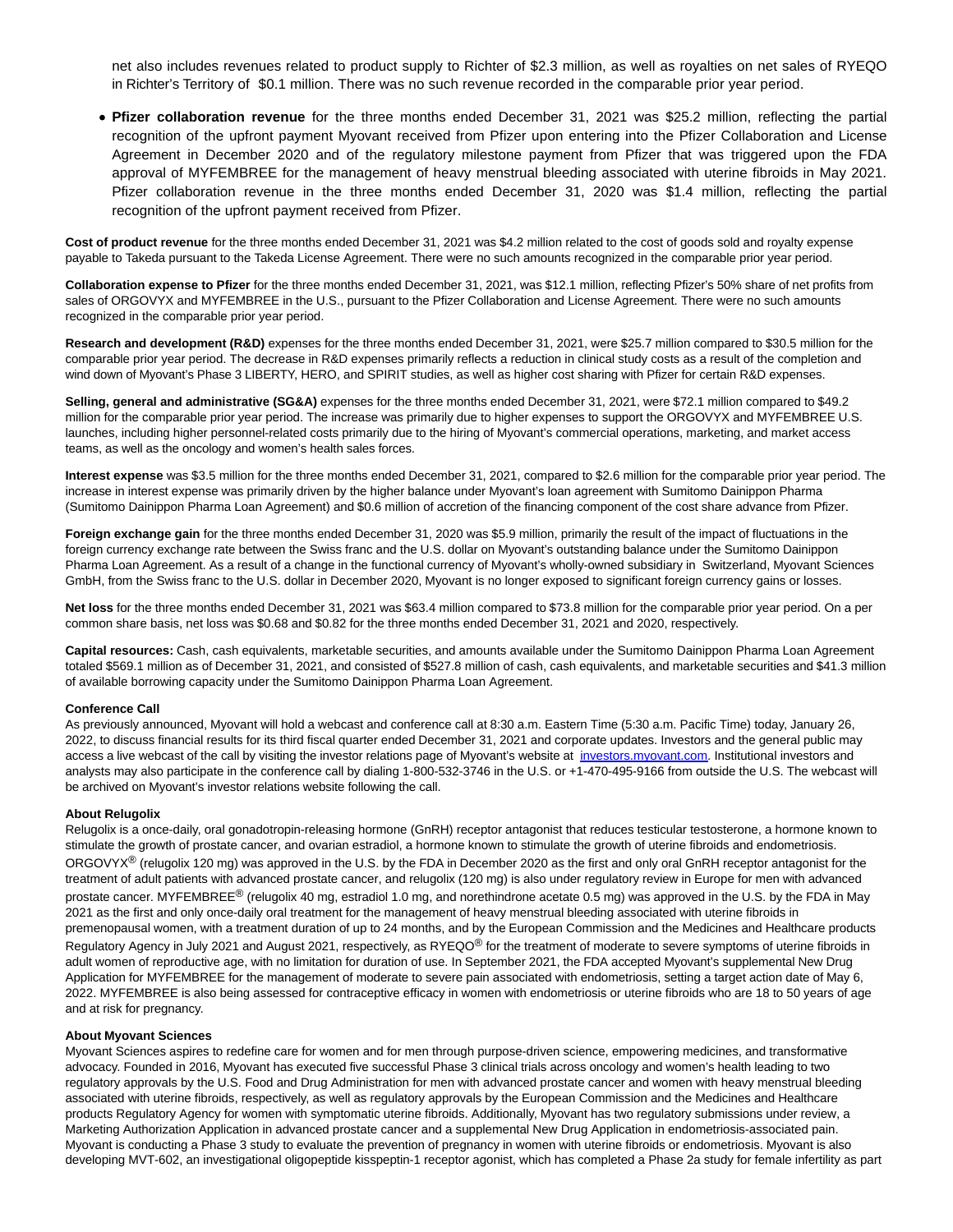of assisted reproduction. Sumitovant Biopharma, Ltd., a wholly owned subsidiary of Sumitomo Dainippon Pharma Co., Ltd., is Myovant's majority shareholder. For more information, please visi[t www.myovant.com.](https://www.globenewswire.com/Tracker?data=s_kn0-ogBHQ98x_ewrTJMSuGbVM_77wced9jzmvmeGzr13XPpxcV7PRwBdYRa5zEb2Xi3XYsYSSMbJZXXSkTmQ==) Follo[w @Myovant o](https://www.globenewswire.com/Tracker?data=rVLVp2gI1nc3UytjMNlDKJJ1lB_DhWiWM0yQPRxdzk_r4699mu4VLKZwuB-1WCZeetw9eBSf4KabzVyuSytgOw==)n Twitter and [LinkedIn.](https://www.globenewswire.com/Tracker?data=r4KpEcSFPRmyaDk8TG7itKDFS43NipJ5pGNRtQwO3GxKnqmpxa49oo6YBcuykOnKlVZT_witwdlIb4lMb2pu8hOtDCFCTBgjmTBsKO4kSqCLyIvFsgVmC5xve82AS7y_)

#### **About Sumitomo Dainippon Pharma Co., Ltd.**

Sumitomo Dainippon Pharma is among the top-ten listed pharmaceutical companies in Japan, operating globally in major pharmaceutical markets, including the U.S., Japan, China, and other Asian countries. Sumitomo Dainippon Pharma is based on the merger in 2005 between Dainippon Pharmaceutical Co., Ltd., and Sumitomo Pharmaceuticals Co., Ltd. Today, Sumitomo Dainippon Pharma has more than 7,000 employees worldwide. Additional information about Sumitomo Dainippon Pharma is available through its corporate website at https://www.ds-pharma.com.

#### **About Sumitovant Biopharma Ltd.**

Sumitovant is a global biopharmaceutical company leveraging data-driven insights to rapidly accelerate development of new potential therapies for unmet patient conditions. Through its unique portfolio of companies—wholly-owned Urovant, Enzyvant, Spirovant, Altavant, plus majority-owned Myovant Sciences (NYSE: MYOV)—and use of embedded computational technology platforms to generate business and scientific insights, Sumitovant has supported the development of FDA-approved products and advanced a promising pipeline of early-through late-stage investigational assets for other serious conditions. Sumitovant is a wholly-owned subsidiary of Sumitomo Dainippon Pharma. For more information, please visit Sumitovant's website at [www.sumitovant.com o](https://www.globenewswire.com/Tracker?data=tshZ8fOLLLQFshVCRDP91602rvZ4ZZcQJHcloPpJxKj41U-oFhT_C_ESvUqLDaKZCTnG3y_cY7y-Kouz9c60Mwf-yO98eTAv9JatHXf7jgE=)r follow Sumitovant o[n Twitter a](https://www.globenewswire.com/Tracker?data=Sf0REgyRrInfswWkIeYEfnEUejlUvrFiPpxvnBfcTNGDXV01gmqzx8m3DZvkex27_hkTsAC5x1eVQ1GntXgVTQ==)n[d LinkedIn.](https://www.globenewswire.com/Tracker?data=r4KpEcSFPRmyaDk8TG7itJXcdXlYDY2ULrHpLGfSdFUPPUY-pOnaYLGhtr3go7QM0QI7BP6T_lbBQ1LlXFdQQvTYYlOUl9OqGG3C_j0CjPo=)

#### **Forward-Looking Statements**

This press release contains forward-looking statements within the meaning of the Private Securities Litigation Reform Act of 1995. In this press release, forward-looking statements include, but are not limited to, all statements reflecting Myovant Sciences' expectations, including but not limited to: Myovant's belief that ORGOVYX and MYFEMBREE have the potential to become standard of care therapies in advanced prostate cancer and uterine fibroids, respectively; Myovant's anticipation that 2022 will be a significant growth year with several important milestones that will support its mission of redefining care and position Myovant for long-term success; statements regarding Myovant's intention to submit for FDA review the results of the LIBERTY randomized withdrawal study in women with uterine fibroids, completing the two-year SPIRIT long-term extension study of MYFEMBREE in women with endometriosis-associated pain, and potentially launching MYFEMBREE in endometriosis in the U.S. pending FDA approval, while also expanding its pipeline by advancing relugolix lifecycle opportunities and pursuing business development; the statement about Myovant's goal to reach agreement with a partner by the anticipated EC approval of relugolix for prostate cancer and the expected timeline; and the statements under the caption "Expected Upcoming Milestones."

Myovant Sciences' forward-looking statements are based on management's current expectations and beliefs and are subject to a number of risks, uncertainties, assumptions, and other factors known and unknown that could cause actual results and the timing of certain events to differ materially from future results expressed or implied by the forward-looking statements, including unforeseen circumstances or other disruptions to normal business operations arising from or related to the COVID-19 pandemic. Myovant Sciences cannot assure you that the events and circumstances reflected in the forward-looking statements will be achieved or occur and actual results could differ materially from those expressed or implied by these forward-looking statements. Factors that could materially affect Myovant Sciences' operations and future prospects or which could cause actual results to differ materially from expectations include, but are not limited to, the risks and uncertainties listed in Myovant Sciences' filings with the United States Securities and Exchange Commission (SEC), including under the heading "Risk Factors" in Myovant Sciences' Quarterly Report on Form 10-Q to be filed on January 26, 2022, as such risk factors may be amended, supplemented, or superseded from time to time. These risks are not exhaustive. New risk factors emerge from time to time and it is not possible for Myovant Sciences' management to predict all risk factors, nor can Myovant Sciences assess the impact of all factors on its business or the extent to which any factor, or combination of factors, may cause actual results to differ materially from those contained in any forward-looking statements. You should not place undue reliance on the forward-looking statements in this press release, which speak only as of the date hereof, and, except as required by law, Myovant Sciences undertakes no obligation to update these forward-looking statements to reflect events or circumstances after the date of such statements.

#### **MYOVANT SCIENCES LTD.**

# **Condensed Consolidated Statements of Operations**

(Unaudited, in thousands, except share and per share data)

|                                         | <b>Three Months Ended December</b><br>31, |    |           | Nine Months Ended December 31, |            |    |            |
|-----------------------------------------|-------------------------------------------|----|-----------|--------------------------------|------------|----|------------|
|                                         | 2021                                      |    | 2020      |                                | 2021       |    | 2020       |
| Revenues:                               |                                           |    |           |                                |            |    |            |
| Product revenue, net                    | \$<br>29,268                              | \$ |           | \$                             | 61,885     | \$ |            |
| Pfizer collaboration revenue            | 25,172                                    |    | 1,379     |                                | 79,853     |    | 1,379      |
| Richter license and milestone revenue   |                                           |    |           |                                | 31,667     |    | 33,333     |
| Total revenues                          | 54,440                                    |    | 1,379     |                                | 173,405    |    | 34,712     |
| Operating costs and expenses:           |                                           |    |           |                                |            |    |            |
| Cost of product revenue                 | 4,243                                     |    |           |                                | 7,897      |    |            |
| Collaboration expense to Pfizer         | 12,086                                    |    |           |                                | 25,912     |    |            |
| Research and development (1)            | 25,726                                    |    | 30,453    |                                | 82,886     |    | 115,160    |
| Selling, general and administrative (1) | 72,125                                    |    | 49,243    |                                | 192,118    |    | 103,387    |
| Total operating costs and expenses      | 114,180                                   |    | 79,696    |                                | 308,813    |    | 218,547    |
| Loss from operations                    | (59, 740)                                 |    | (78, 317) |                                | (135,408)  |    | (183, 835) |
| Interest expense                        | 3,479                                     |    | 2,609     |                                | 10,478     |    | 6,908      |
| Interest income                         | (70)                                      |    | (32)      |                                | (248)      |    | (178)      |
| Foreign exchange gain                   |                                           |    | (5,891)   |                                |            |    | (16, 178)  |
| Loss before income taxes                | (63, 149)                                 |    | (75,003)  |                                | (145, 638) |    | (174, 387) |
| Income tax expense (benefit)            | 296                                       |    | (1, 154)  |                                | 1,058      |    | (616)      |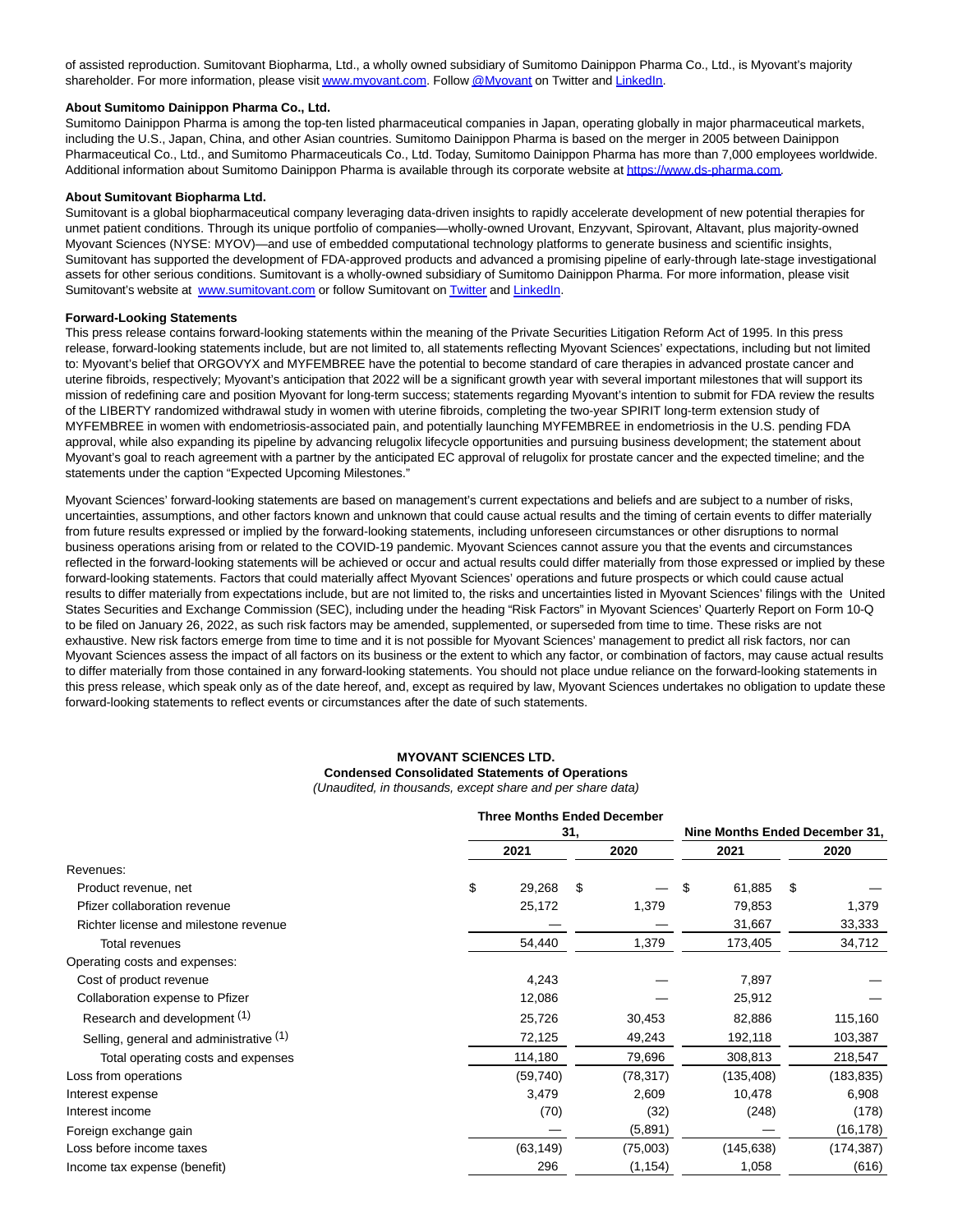| Net loss                                                        | (63, 445)    | S  | (73, 849)  | \$<br>(146, 696) | \$<br>(173, 771) |
|-----------------------------------------------------------------|--------------|----|------------|------------------|------------------|
| Net loss per common share - basic and diluted                   | (0.68)       |    | (0.82)     | (1.59)           | (1.94)           |
| Weighted average common shares outstanding - basic and diluted  | 93,474,985   |    | 90,096,557 | 92,514,657       | 89,715,160       |
| <sup>(1)</sup> Includes the following share-based compensation: |              |    |            |                  |                  |
| Selling, general and administrative                             | \$<br>4,173  | \$ | 3,699      | \$<br>18,131     | \$<br>10,686     |
| Research and development                                        | 3,026        |    | 3,311      | 12,193           | 11,060           |
| Total share-based compensation                                  | \$<br>7,199  | \$ | 7,010      | \$<br>30,324     | \$<br>21,746     |
| Revenue components are as follows:                              |              |    |            |                  |                  |
| Product revenue, net:                                           |              |    |            |                  |                  |
| <b>ORGOVYX</b>                                                  | \$<br>24,393 | \$ |            | \$<br>53,535     | \$               |
| <b>MYFEMBREE</b>                                                | 2,429        |    |            | 4,133            |                  |
| Richter product supply and royalties                            | 2,446        |    |            | 4,217            |                  |
| Total product revenue, net                                      | 29,268       |    |            | 61,885           |                  |
| Pfizer collaboration revenue:                                   |              |    |            |                  |                  |
| Amortization of upfront payment                                 | 20,974       |    | 1,379      | 62,922           | 1,379            |
| Amortization of regulatory milestone                            | 4,198        |    |            | 16,931           |                  |
| Total Pfizer collaboration revenue                              | 25,172       |    | 1,379      | 79,853           | 1,379            |
| Richter license and milestone revenue                           |              |    |            | 31,667           | 33,333           |
| Total revenues                                                  | \$<br>54,440 | \$ | 1,379      | \$<br>173,405    | \$<br>34,712     |

### **MYOVANT SCIENCES LTD. Condensed Consolidated Balance Sheets** (Unaudited, in thousands)

|                                                         | December 31, 2021 |            |    | March 31, 2021 |  |  |
|---------------------------------------------------------|-------------------|------------|----|----------------|--|--|
| Assets                                                  |                   |            |    |                |  |  |
| Current assets:                                         |                   |            |    |                |  |  |
| Cash and cash equivalents                               | \$                | 457,742    | \$ | 674,493        |  |  |
| Accounts receivable, net                                |                   | 18,910     |    | 3,570          |  |  |
| Marketable securities                                   |                   | 70,020     |    | 10,435         |  |  |
| Inventories                                             |                   | 6,737      |    | 2,611          |  |  |
| Prepaid expenses and other current assets               |                   | 20,795     |    | 13,536         |  |  |
| Amount due from related party                           |                   | 550        |    |                |  |  |
| Total current assets                                    |                   | 574,754    |    | 704,645        |  |  |
| Property and equipment, net                             |                   | 2,952      |    | 3,300          |  |  |
| Operating lease right-of-use asset                      |                   | 8,405      |    | 9,655          |  |  |
| Other assets                                            |                   | 18,181     |    | 7,427          |  |  |
| <b>Total assets</b>                                     | \$                | 604,292    | \$ | 725,027        |  |  |
| <b>Liabilities and Shareholders' Deficit</b>            |                   |            |    |                |  |  |
| <b>Current liabilities:</b>                             |                   |            |    |                |  |  |
| Accounts payable                                        | \$                | 12,130     | \$ | 17,809         |  |  |
| Accrued expenses and other current liabilities          |                   | 58,423     |    | 44,612         |  |  |
| Share-based compensation liabilities                    |                   | 2,724      |    | 21,636         |  |  |
| Deferred revenue                                        |                   | 100,564    |    | 100,564        |  |  |
| Amounts due to Pfizer                                   |                   | 37,727     |    | 1,954          |  |  |
| Cost share advance from Pfizer                          |                   | 55,026     |    | 92,415         |  |  |
| Operating lease liability                               |                   | 2,052      |    | 1,807          |  |  |
| Amounts due to related parties                          |                   | 391        |    | 543            |  |  |
| <b>Total current liabilities</b>                        |                   | 269,037    |    | 281,340        |  |  |
| Deferred revenue, non-current                           |                   | 400,849    |    | 397,369        |  |  |
| Cost share advance from Pfizer, non-current             |                   |            |    | 29,447         |  |  |
| Long-term operating lease liability                     |                   | 7,618      |    | 9,189          |  |  |
| Long-term debt, less current maturities (related party) |                   | 358,700    |    | 358,700        |  |  |
| Other liabilities                                       |                   | 371        |    | 2,947          |  |  |
| <b>Total liabilities</b>                                |                   | 1,036,575  |    | 1,078,992      |  |  |
| Total shareholders' deficit                             |                   | (432, 283) |    | (353, 965)     |  |  |
| Total liabilities and shareholders' deficit             | \$                | 604,292    | \$ | 725,027        |  |  |